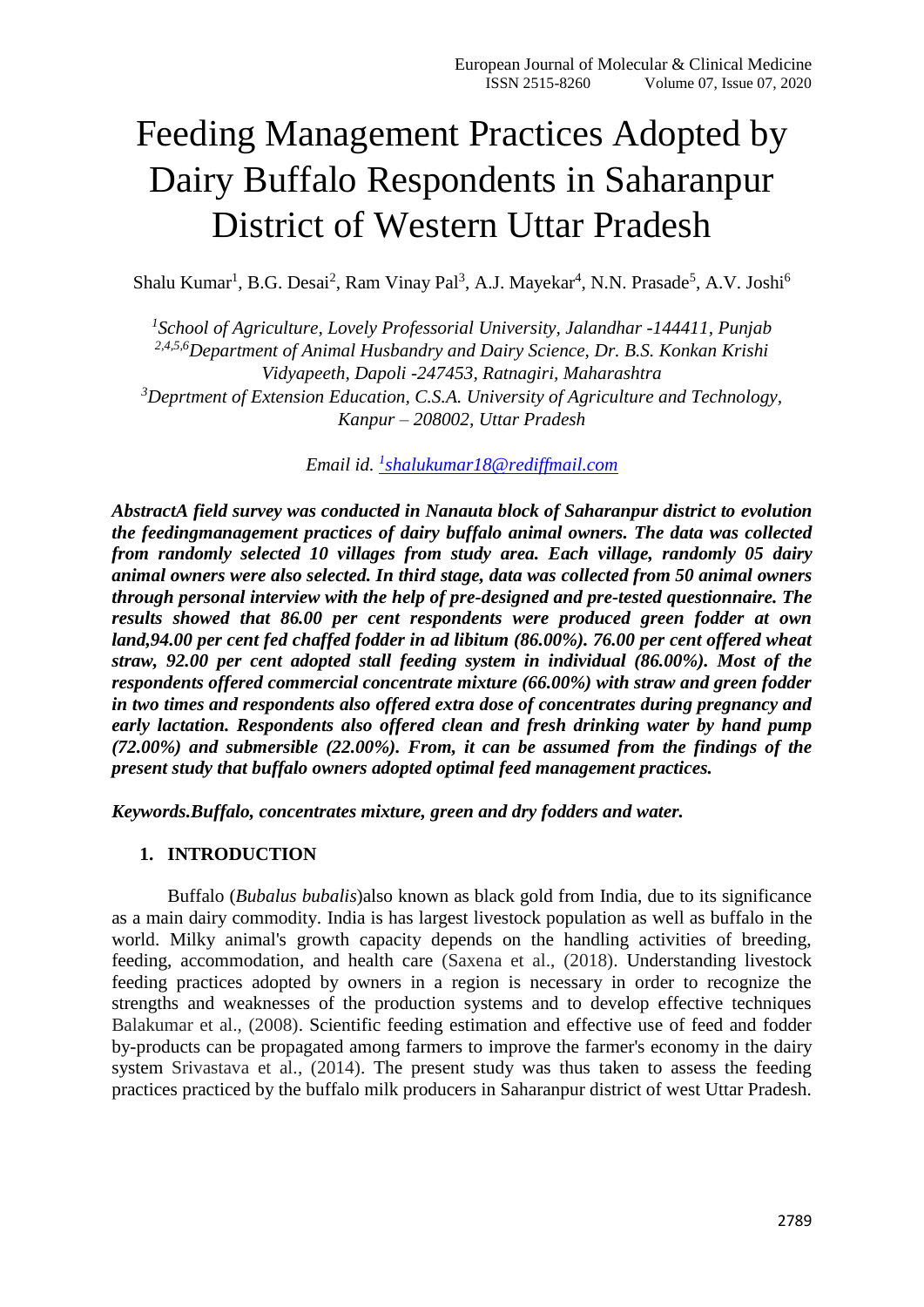## **2. MATERIALS AND PROCEDURES**

Afield survey was conducted in Nanauta block of Saharanpur district of Uttar Pradesh. Saharanpur district is located in the western part of Uttar Pradesh and it is also a part of a geographical *[doab](https://en.wikipedia.org/wiki/Doab)* region. Saharanpur district join four states together Himachal Pradesh, Punjab, Uttarakhand and Haryana. In this study used three stages random sampling procedure. In first stage, Nanuata block was selected purposefully. In second stage, 1o villages were selected randomly. In the third stage 05 dairy buffalo owners were also randomly selected from each selected village.That made up 50 respondents in total.Due feeding management practice was taken while selecting the respondents to ensure that they were distributed evenly in the village and truly represented the prevailing dairy feeding management practices in the study area. The selected dairy buffalo owners were interviewed, and collected feeding management practices for dairy buffalo with the help of pre-designed and pre-tested questionnaire were desired information. The generated data was tabulated and analysed to draw meaningful interference according to standard statistical tools like frequency and percentage.

# **3. RESULTS AND DISCUSSION**

It was recorded that all the respondents followed almost the similarfeeding practicesfor their dairy animals under study area. The data provided in Table 1 showed that 86.00 per cent respondents were produced green fodderand only 14.00 per cent respondents were not produced green fodder for their dairy animals. The results of study are comparable with Reddy *et al.* (2017) noted that in commercial milk producers (100 %) and small farmers (97 %) output of green fodder for feeding their buffaloes was higher than in landless milk producers (13 %).The maximum rate of adoption of green fodder production in the study area may be due to the flexible availability of irrigation sources for fodder crops. In study area, majority of respondents (94.00%) always offered chaffing fodder, while only 6.00 per cent respondents were not adopted fodder chaffing practices. It was nearer to the findings in previous studies Dantare (2013). He was recorded 85.55 percent animal owners were offered green fodder after chaffing and 14.45 per cent not adopted chaffing practice. The higher percentage of adoption of chaffing of green fodder in study area might be due to proper utilization of fodder and good financial condition for buying chaff cutter Vaid et al., (2014); Chaudhary and Singh (2012); Patel, S. (2012).

It was noticed 86.00 per cent of animal owners fallowed *ad libitum* feeding system and only 14.00 per cent animal owners followed restricted feeding system their animals. The results are near to Dantare (2013). Who recorded maximum percentage (68.70 %) of farmers follow *ad libitum* for roughages and rest of respondents (31.30%) followed restricted feeding system. This kind of animal feeding depended on animal owner's socio-economic and available quantity. Majority (76.00%) of animal respondents were used wheat straw as dry fodder for animal followed by paddy straw (10.00 %), other resources (6.00%), maize stover (4.00%), sorghum stover and leguminous (2.00 %). The higher rate of wheat straw in the study area provided to dairy animals may be attributed to increased wheat cultivation and crop production.The study are opposite to Reddy *et al.* (2017) found that paddy straw was the major source of dry fodder for feeding of buffaloes because paddy is the main food crop in the study area Nagpal et al., (2012); Sharma et al., (2012); Singh et al., (2017); Ansari et al., (2016.

It was found that 86.00 percent of respondents followed the individual feeding method for green and dryfodder and only 14.00 per cent respondent adopted common or groups feeding system. The findings, however, run counter to the findings reported by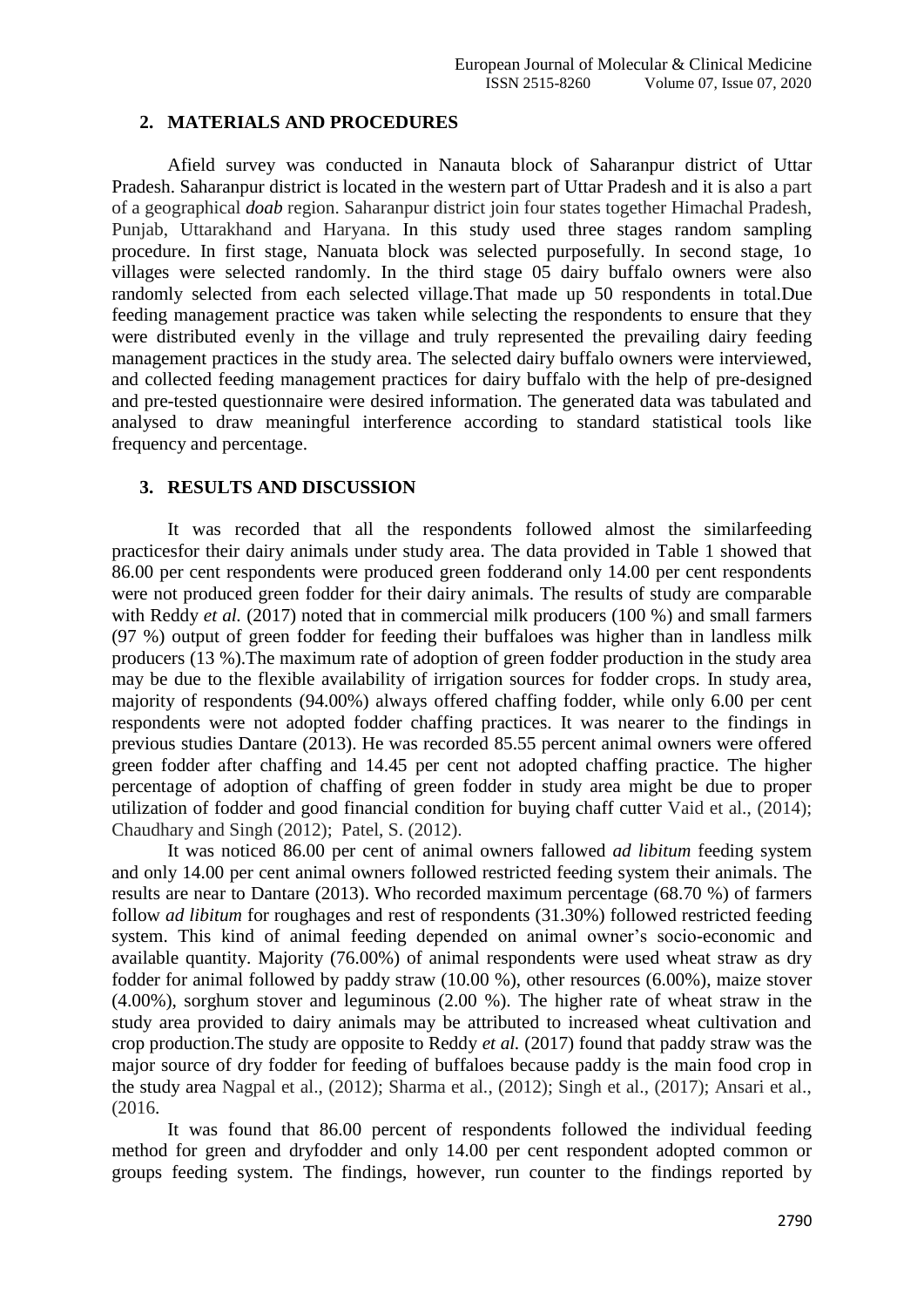Reddy*et al.* (2017). Who reported that 94.00 per cent of animal owners adoptedindividual feeding system and 6.00 per cent animal owners followed grouped feeding system for their animals.

Silage processing and urea roughage treatment were not performed in the study field. That correlated with previous studies (Sinha *et al.,*2009 and Rathore *et al.,* 2009 and Reddy *et al.*, 2017). Silage making and urea treatment of roughages practices might not be follow due to bulky quantity of green and dry fodder availability in study area.

In response of grazing practices, 2.00 and 6.00 percent farmers were found to be sending their animals out for grazing regular and occasional and 92.00 per cent animal owners were not allowed to their animals for grazing. The results of present study are comparable with Munishkuma *et al.* (2005) recorded that only 15 per cent of Nili-Ravi buffaloes owners were adopted grazing practice and while 85.00 per cent buffalo owners were not allowed grazing their animal outside.

It was recorded that majority (66.00 %) of the respondents fed commercial concentrates mixtureand 34.00 per cent animal respondents fed homemade concentrates mixture for their animals. The results of present study are agreement with Deoras *et al.* (2004) and Reddy *et al*.(2017). They noted maximum animal respondents purchased commercial concentrate mixture for animal feeding purpose. It may be due to animals owners not have proper information of feed formulations.

Straw and green plus concentrate was found to be the common concentrate feeding mode followed by a majority (38.00 per cent) of farmers.Straw plus concentrate, water plus concentrate, and dry concentrate were 34.00, 12.00, 10.00, and 6.00 per cent of sample households, respectively.The study findings are in line with Dantare (2013). They found that the majority of farmers (77.04%) followed straw plus concentrate feeding techniques. This technique and practices called *Sanai* in local language Jnawali (2016); Mishra (2018); Pudake (2013); Singh (2015); Gupta et al., (2014)..

It was found that the highest number of households (50.00 per cent) gave two times roughage feeding per day.There were, 46.00 per cent of farmers who adopted the custom of feeding three times a day and quite the opposite, *i.e.* one-time feeding was also reported in 4.00 per cent households and no one households gave more than three-fold roughages in the study area. The results of present study are agreement with Dantare (2013) noted 62.29 per cent animal offered two times of roughage and 31.44 per cent fed three times .

Proper roughage feeding and feeding timing are very important consideration when controlling feeding activity. The popular roughage feeding routine was adopted at 18.00, 10.00, 6.00, 34.00, 14.00 and 18.00 per cent early in the morning, late in the afternoon, late in the evening, early in the morning plus early in the morning plus late in the evening. Similar, results recorded by Dantre (2013) recorded 45.76 per cent respondents fed their animal early morning plus late light. The data revealed that 78.00 per cent animal respondents offered green fodder seasonally and only 22 per cent throughout the year. The results are line in Dhiman (1988) and Dantare (2013). They recorded maximum percentages of animal owners were offered green according to season availability.

At only 18.00 in the study area, supplementation of the mineral mixture in the feed was practiced which is comparable to the findingof Kumaon Himalaya (Malik *et al.,* 2005).The low utilization rate of mineral mixture supplementation in feed may also be due to lack of knowledge of the importance of mineral mixture among rural farmers in the study area.Salt was offered to their animals by the majority of farmers (78.00 %) through feed / water / chapatti and 22.00 percent rest did not feed salt either via feed or chapatti in the study region.The results are similar to Dantare (2013) recorded most of animal owners (58.44%) fed by common salt. The higher rate of common salt adoption in the feed could be due to knowledge of salt value, low cost, and easy availability in the study area's local market.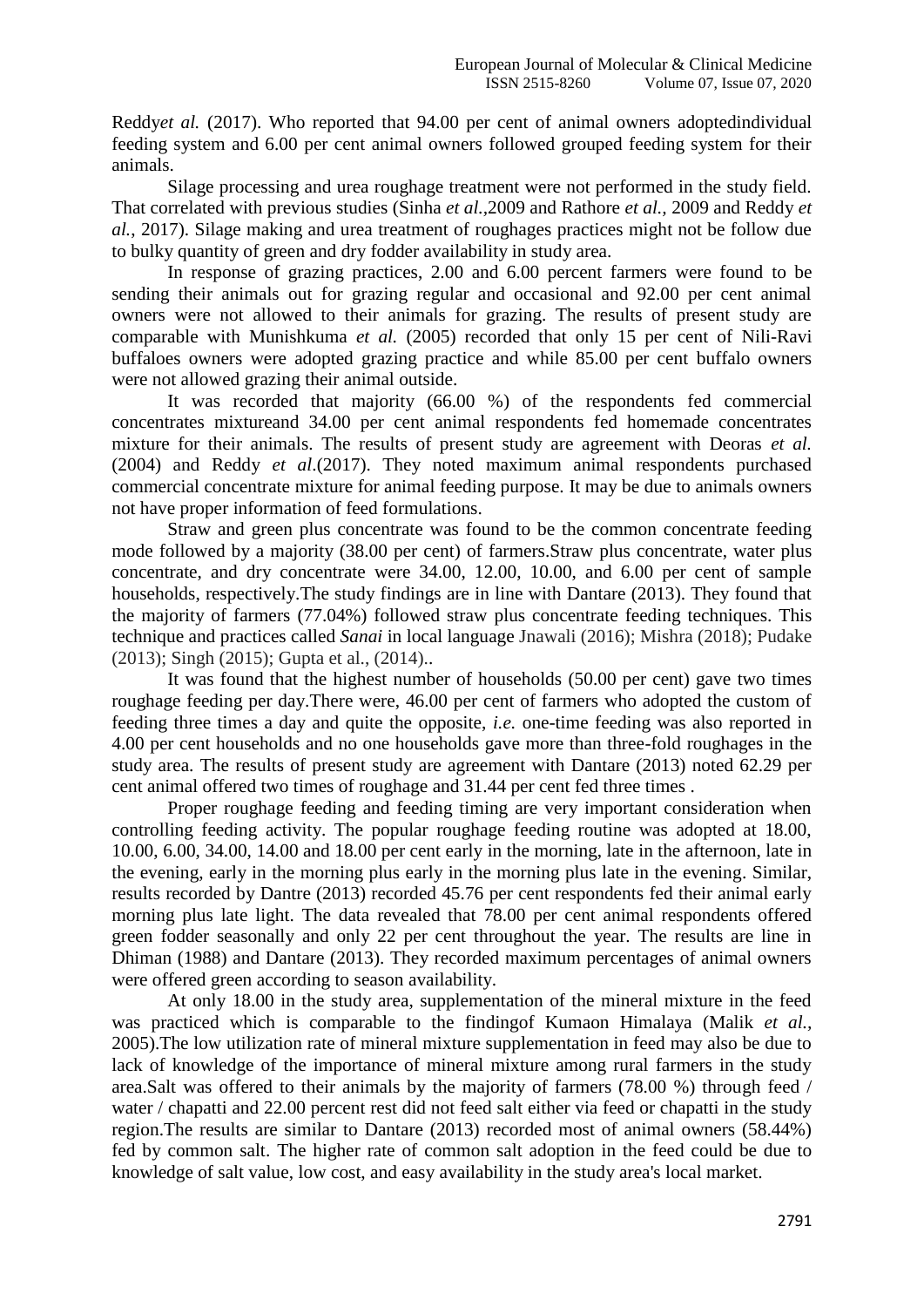It was found that the majority of buffalo owners (42.00%) just after milking offered concentrate mixtures, 30 per cent before milking low, and 28.00 percent at milking timeIt correlated with the study results of Singh *et al.* (2010) and Reddy *et al.* (2017). The 46.00 and 58.00 per cent of respondents introduced extra emphasis feeding during advanced pregnancy and early lactation, respectively.It was almost consistent with the results of Reddy *et al.* (2017) which reported that 83.20 and 98.40 per cent of farmers received additional rationing for advanced pregnant and early lactation animals. Similar, finding also recorded by Kumar and Mishra (2011) reported that 92.50 per cent of farmers received extra ration for advanced pregnant animals.

The data showed that majority of animal owners (46.00%) fed jiggery (gur) to their animals especially in winter season and 4.00 per cent animal respondents were not fed jiggery any season. The results are comparable with Dantare (2013) who found that approximately 72.16 per cent of farmers did not feed their animals with gur (molasses). It was recorded that majority of animal owners (72.00 %) provided drinking water to buffaloes from hand pump, 22.00 per cent by tube well (submersible), whereas, 4.00 per cent animal owners provided water by other sources and only 2.00 per cent respondents supplied drinking water to buffaloes from canal. It was in agreement with the previous studies (Malik *et al.,* 2005; Ahirwar *et al.,* 2010; Reddy *et al.,* 2017).

### **4. CONCLUSION**

It can be inferred that most respondents fedseasonal chaffed green fodder to individual buffalos in *ad libitum*. Most of the animal owners used commercial concentrate along with straw and green fodder in two times at early morning plus late night. Concentrate mixture provided during advanced pregnancy and early lactation, even after milking. From, the results of present study it can be recommended that buffalo owners followed optimum feed management practices.

### **REFERENCES**

- [1] Ahirwar, R.R., Singh, A. and Qureshi, M.I. (2010). A study on managemental practices in (*Bubalus bubalus*) in India. *Buffalo Bulletin*. **29**: 43 - 51.
- [2] Ansari, K. R., Quraishi, M. A., Singh, A., Ramkumar, S., & Obote, I. B. (2016). Corrosion inhibition of N80 steel in 15% HCl by pyrazolone derivatives: electrochemical, surface and quantum chemical studies. *RSC advances*, *6*(29), 24130- 24141.
- [3] Balakumar, P., Chakkarwar, V. A., Kumar, V., Jain, A., Reddy, J., & Singh, M. (2008). Experimental models for nephropathy. *Journal of the Renin-Angiotensin-Aldosterone System*, *9*(4), 189-195.
- [4] Chaudhary, A., & Singh, S. S. (2012, September). Lung cancer detection on CT images by using image processing. In *2012 International Conference on Computing Sciences* (pp. 142-146). IEEE
- [5] Dantare, V. (2013). Studies on Management of Dairy Buffaloes in Rural Areas of DistrictMeerut (U.P). M.Sc. (Agri.) Unpublished thesis submitted in Sardar Vallabhbhai Patel University ofAgriculture and Technology, Meerut-250110(U.P.), INDIA
- [6] Deoras, R.,Nema, R.K., Tiwari S.P. and Singh, M. (2004). Feeding and Housing management practices of dairy animals in Rajnandgaon of Chhatisgarh plain. *Indian J. Anim. Sci*., **74**: 303 - 306.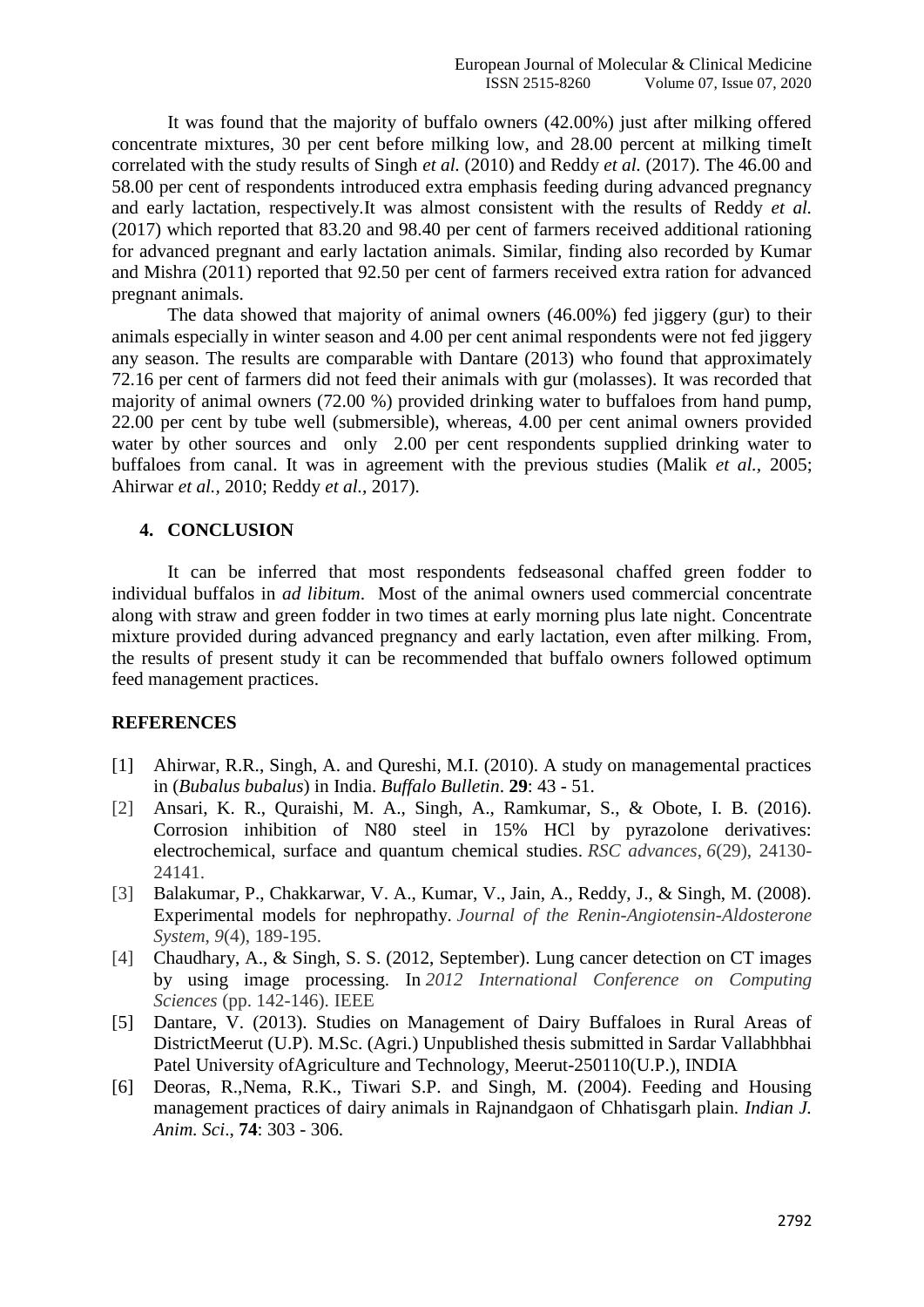- [7] Dhiman (1988). A study of the dairy cattle and buffalo managementpractices and milk utilization pattern in the adopted and non-adopted villagesin Hisar district. PhD. thesis, Haryana Agricultural University, Hissar.
- [8] Gupta, V. K., Guo, C., Canever, M., Yim, H. R., Sraw, G. K., & Liu, M. (2014). Institutional environment for entrepreneurship in rapidly emerging major economies: the case of Brazil, China, India, and Korea. *International Entrepreneurship and Management Journal*, *10*(2), 367-384.
- [9] Jnawali, P., Kumar, V., & Tanwar, B. (2016). Celiac disease: Overview and considerations for development of gluten-free foods. *Food Science and Human Wellness*, *5*(4), 169-176.
- [10] Kumar, S. and Mishra, B.K. (2011). Existing feeding and housing management practices followed by dairy producers in Tehri Garhwal district of Uttarakhand. *Indian J. Ani. Prod.Mgmt*. **27**: 159-162.
- [11] Malik, B.S, Meena, B.S. and Rao, S.V.N. (2005). Study of existing dairy farming practices in UttarPradesh. *Journal of Dairying, Food and Home Science*. **24**: 91 - 95.
- [12] Mishra, V., Patil, A., Thakur, S., & Kesharwani, P. (2018). Carbon dots: emerging theranostic nanoarchitectures. *Drug discovery today*, *23*(6), 1219-1232.
- [13] Munishkumar, Mehla R.K and Chandra, R. (2005). Feeding and Housing Managemental practicesof Nili - Ravi Buffaloes under Field conditions. *Indian J. Anim Sci*. **58**: 376 – 378.
- [14] Nagpal, R., Behare, P. V., Kumar, M., Mohania, D., Yadav, M., Jain, S., ... & Henry, C. J. K. (2012). Milk, milk products, and disease free health: an updated overview. *Critical reviews in food science and nutrition*, *52*(4), 321-333.
- [15] Patel, S. (2012). Potential of fruit and vegetable wastes as novel biosorbents: summarizing the recent studies. *Reviews in Environmental Science and Bio/Technology*, *11*(4), 365-380
- [16] Pudake, R. N., Swaminathan, S., Sahu, B. B., Leandro, L. F., & Bhattacharyya, M. K. (2013). Investigation of the Fusariumvirguliformefvtox1 mutants revealed that the FvTox1 toxin is involved in foliar sudden death syndrome development in soybean. *Current genetics*, *59*(3), 107-117.
- [17] Rathore, R.S and Kachwaha, R.N. (2009). Studies on existing management practices followed by the buffalo owners in Jhunjhunu district of Rajasthan. *Indian J. Ani. Prod. Mgmt.* **25**: 8 – 12.
- [18] Reddy, G.C.S., Rao, S.J. Anitha, A. and Ari, B.S. (2017). Existing breeding, feeding and housing management practicesfollowed by the milk producers in Guntur district of Andhra Pradesh. Indian J. Anim. Prod. Mgmt. 33 (1-2): 26-32.
- [19] Saxena, A., Prasad, D., & Haldhar, R. (2018). Investigation of corrosion inhibition effect and adsorption activities of Cuscuta reflexa extract for mild steel in 0.5 M H2SO4. *Bioelectrochemistry*, *124*, 156-164.
- [20] Sharma, P., Mehta, M., Dhanjal, D. S., Kaur, S., Gupta, G., Singh, H., ... & Chellappan, D. K. (2019). Emerging trends in the novel drug delivery approaches for the treatment of lung cancer. *Chemico-biological interactions*, *309*, 108720.
- [21] Singh, A., Lin, Y., Obot, I. B., Ebenso, E. E., Ansari, K. R., & Quraishi, M. A. (2015). Corrosion mitigation of J55 steel in 3.5% NaCl solution by a macrocyclic inhibitor. *Applied Surface Science*, *356*, 341-347.
- [22] Singh, P.K, Yadav, V.P, Singh, V.P and Shahi, S.K. (2010). Feeding management practices *vis - vis* nutritional status of buffaloes under field conditions in Agra district of Uttar Pradesh. *Indian J. Dai Sci*. **63**: 118 - 121.
- [23] Singh, S., Ramakrishna, S., & Gupta, M. K. (2017). Towards zero waste manufacturing: A multidisciplinary review. *Journal of cleaner production*, *168*, 1230-1243.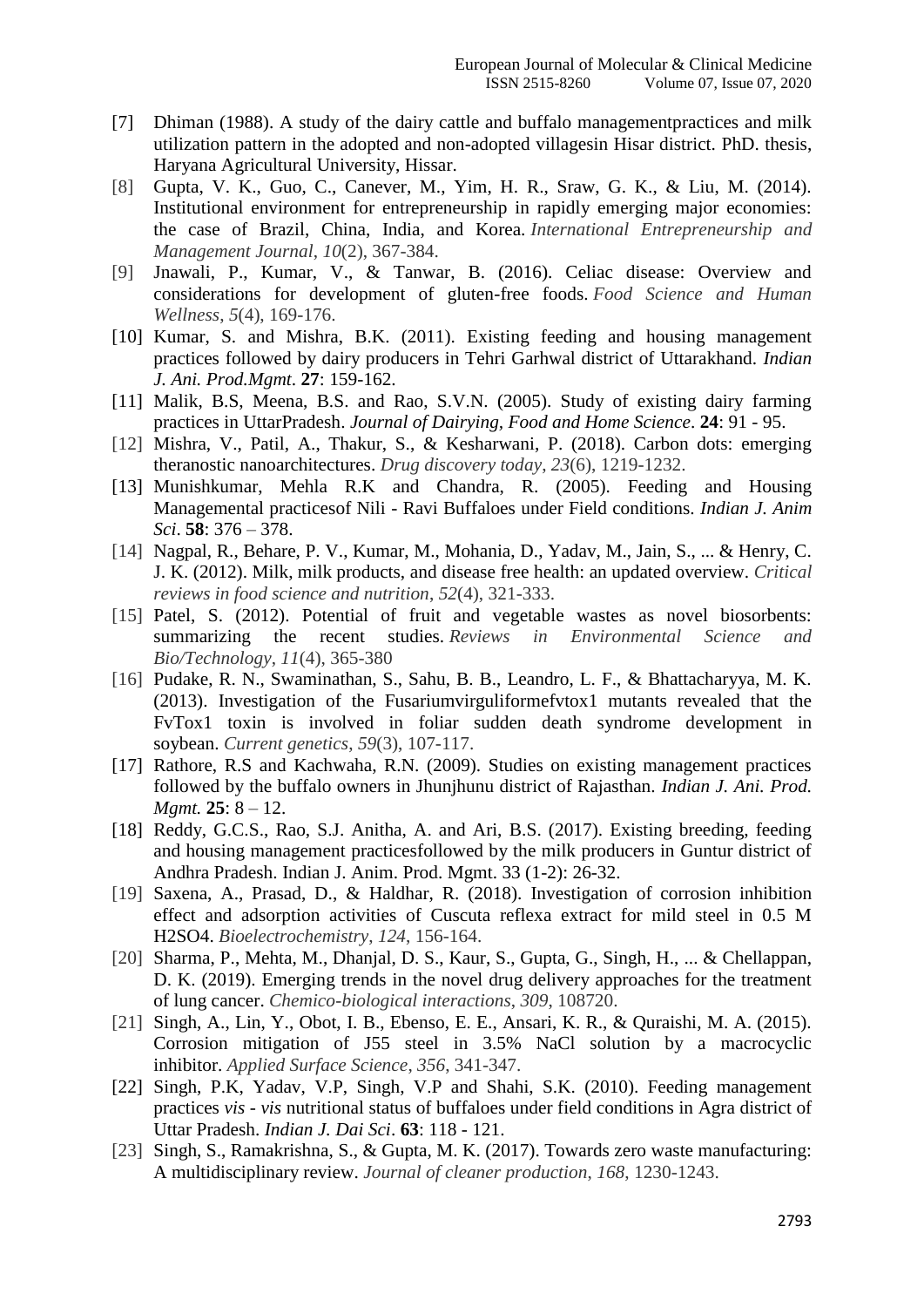- [24] Sinha, R.R.K., Dutt, T., Singh, R.R, Singh, B.B.M. and Singh, S. (2009). Feeding and housing management practices of dairy animals in Uttar Pradesh *Indian J. Anim Sci*. **79**: 829 - 83.
- [25] Srivastava, G., Das, C. K., Das, A., Singh, S. K., Roy, M., Kim, H. & Philip, D. (2014). Seed treatment with iron pyrite (FeS 2) nanoparticles increases the production of spinach. *RSC Advances*, *4*(102), 58495-58504.
- [26] Vaid, S. K., Kumar, B., Sharma, A., Shukla, A. K., & Srivastava, P. C. (2014). Effect of Zn solubilizing bacteria on growth promotion and Zn nutrition of rice. *Journal of soil science and plant nutrition*, *14*(4), 889-910.

| <b>Particulars</b>                    | sanaranpur.<br><b>Variables</b> | <b>Frequency</b> | Per cent |
|---------------------------------------|---------------------------------|------------------|----------|
| <b>Green fodder production</b>        | Yes                             | 43.00            | 86.00    |
|                                       | N <sub>o</sub>                  | 7.00             | 14.00    |
| <b>Chaffing of fodder</b>             | Yes                             | 47.00            | 94.00    |
|                                       | N <sub>o</sub>                  | 3.00             | 6.00     |
| <b>of</b><br>Roughage<br><b>Types</b> | Restricted                      | 7.00             | 14.00    |
| feeding                               | Ad libitum                      | 43.00            | 86.00    |
| <b>Feeding dry fodder</b>             | Wheat straw                     | 38.00            | 76.00    |
|                                       | Paddy straw                     | 5.00             | 10.00    |
|                                       | Maize stover                    | 2.00             | 4.00     |
|                                       | Sorghum stover                  | 1.00             | 2.00     |
|                                       | Leguminous                      | 1.00             | 2.00     |
|                                       | Others                          | 3.00             | 6.00     |
| <b>Method of feeding</b>              | Individual                      | 43.00            | 86.00    |
| green/dry fodder                      | Groups                          | 7.00             | 14.00    |
| <b>Silage making</b>                  | Yes                             | 0.00             | 0.00     |
|                                       | $\overline{No}$                 | 50.00            | 100.00   |
| <b>Hay making</b>                     | Yes                             | 6.00             | 12.00    |
|                                       | N <sub>o</sub>                  | 44.00            | 88.00    |
| <b>of</b><br><b>Urea</b><br>treatment | Yes                             | 0.00             | 0.00     |
| roughages                             | N <sub>o</sub>                  | 50.00            | 100.00   |
| <b>Grazing of buffaloes</b>           | Yes (Regular)                   | 1.00             | 2.00     |
|                                       | N <sub>o</sub>                  | 46.00            | 92.00    |
|                                       | Occasional                      | 3.00             | 6.00     |
| <b>Concentrate mixture</b>            | Home made                       | 17.00            | 34.00    |
|                                       | Commercial                      | 33.00            | 66.00    |
| <b>Mode of concentrate</b>            | Dry crumble/ mash concentrate   | 3.00             | 6.00     |
| feeding                               | Water $+$ concentrate           | 6.00             | 12.00    |
|                                       | $Straw + concentrate$           | 17.00            | 34.00    |
|                                       | Green fodder+ concentrate       | 5.00             | 10.00    |
|                                       | Straw + Green+ concentrate      | 19.00            | 38.00    |
|                                       | One time                        | 2.00             | 4.00     |
| <b>Feeding frequency of</b>           | Two time                        | 25.00            | 50.00    |
| fodder                                | Three time                      | 23.00            | 46.00    |
|                                       | More than three times           | 0.00             | 0.00     |
| <b>Feeding timing of</b>              | Early morning                   | 9.00             | 18.00    |

**Table 1. Feeding management practices followed by buffaloes respondents in Saharanpur.**